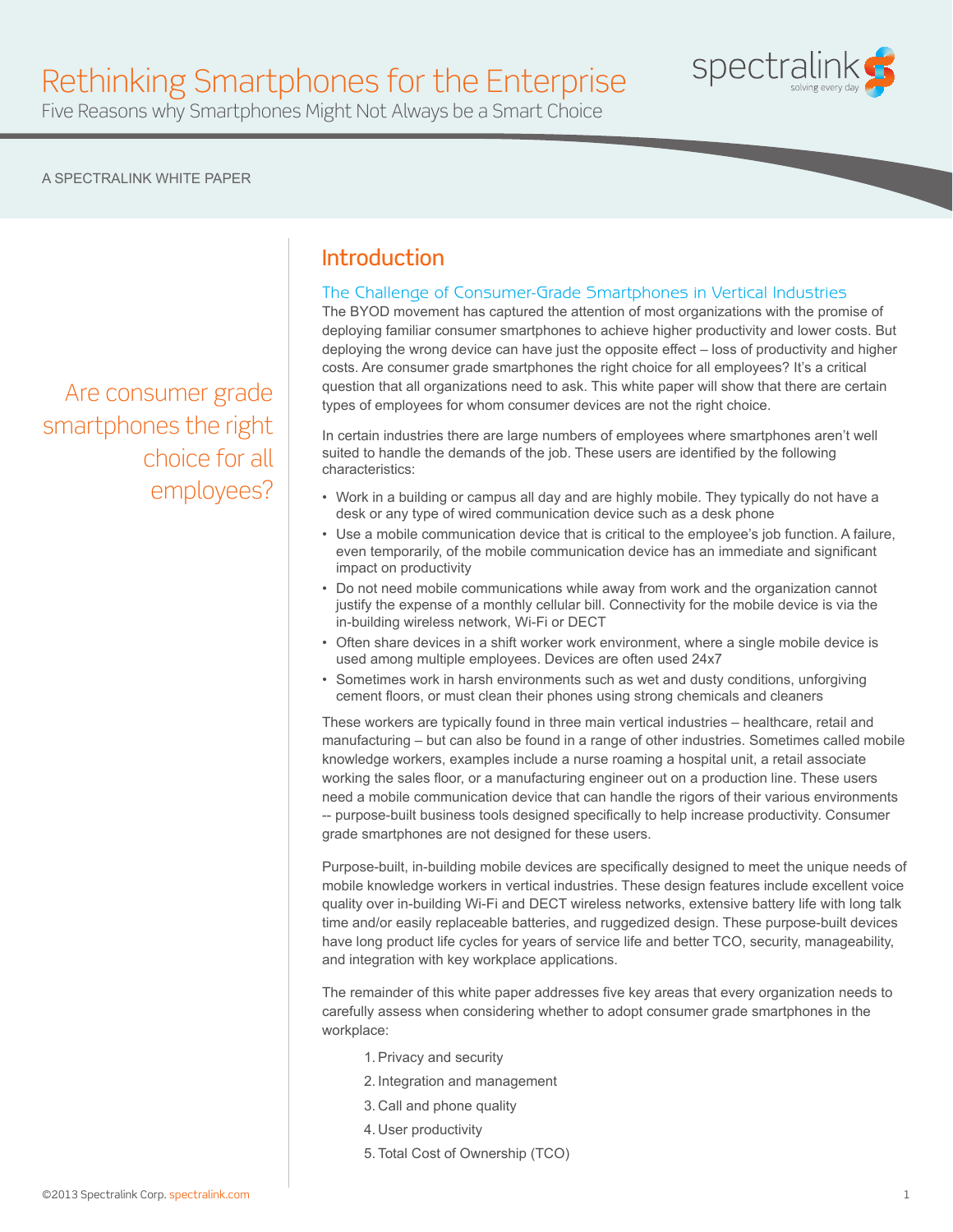

# Reason I

### Privacy and Security

Unsurprisingly, security is the top concern for the burgeoning smartphone movement.

Nearly half of enterprises that allow employee-owned devices to connect to the company's network have experienced a data breach, according to a survey of 400 IT professionals by Decisive Analytics.

Mobile devices are designed to access and share data in the cloud, increasing the potential for data to be easily duplicated and moved between applications. This makes tasks such as accessing patient data, while protecting the confidentiality of protected health information as required by the Health Portability and Accountability Act (HIPAA), a huge challenge. For retail employees, they must maintain Payment Card Industry (PCI) data security standards compliance if using personal smartphones. And, for manufacturing workers, the loss or theft of a device can mean serious loss of intellectual property. These kinds of breaches can make corporate systems more vulnerable to malware and data theft.

Another big concern of IT professionals have with their user base of BYOD is lost devices. Participants identified lost or stolen devices as the most common problem; 43.5 percent of decision makers said their companies experienced this issue in the past year, supporting the need for being able to wipe sensitive data remotely.

With an in-building wireless handset many smartphone security challenges are simply avoided. For example, within a hospital environment, an in-building wireless handset provides private and reliable wireless communication between caregivers and supporting staff while satisfying HIPAA concerns. Confidential data can be accessed via the handsets within the building but not when the device leaves the wireless network and there is no data stored on the device itself.

### Reason II

#### Integration and Management

For companies willing to let employees select and purchase their own smartphone, the business has to handle the diversity of multiple products and platforms. While employees find increased satisfaction, IT teams may not like the idea since the use of multiple smartphone platforms makes their job more complicated, if not impossible. With new handsets entering the market constantly, and firmware updates and fixes being released every few weeks, IT support will be stretched to meet demand.

Establishing and enforcing corporate policy on company-issued devices is seen as key to compliance. However, it's hard to enforce these policies on workers using personal devices. Should an employee leave the company, the device leaves too, and the organization might be unable to reclaim sensitive data.

Compliance with industry and Federal regulations creates an added burden on ongoing support as well. For most organizations, being able to identify employees and control regulated content as well as archiving important electronic communications, all adds to the overhead associated with smartphones.

In-building wireless handsets are easy for IT teams to manage because they:

- Don't leave the building
- Don't store data that could get into the wrong hands
- Are designed to be robust so less likely to suffer physical problems
- Are less likely to be lost or stolen as they do not work outside the workplace

Nearly half of enterprises that allow employee-owned devices to connect to the company's network have experienced a data breach, according to a survey of 400 IT professionals by Decisive Analytics.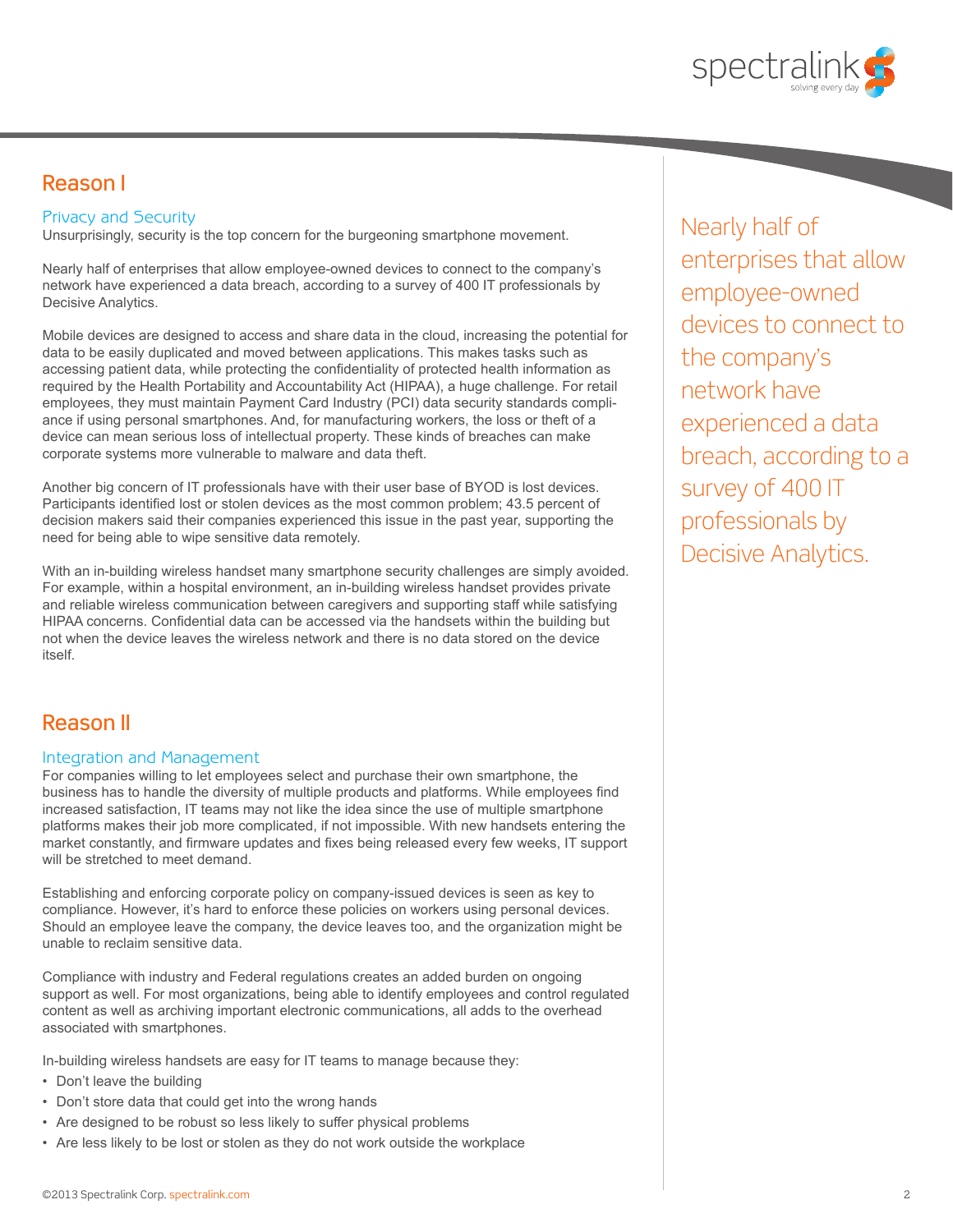

### Reason III

### Call and Phone Quality

Making and receiving voice calls is still the primary use for in-building mobile communications device. Interrupted or dropped phone calls can create frustration for employees and customers or patients. It is critical to maintain the equivalent voice quality, reliability and functionality as is expected from a wired telephone.

One of the greatest challenges for smartphones in in-building work environments is delivering acceptable voice quality when using an organizations' in-building Wi-Fi network. Smartphones are primarily designed for cellular voice calls and data. Most smartphones do support Wi-Fi functionality but this support is optimized for data, not voice, and are typically missing key features such as Quality of Service (QoS) support for prioritizing voice packets. Voice has a very low tolerance for network errors and delays. Gaps of only a few hundred milliseconds will deteriorate voice quality.

Purpose-built, VoWLAN or DECT handsets are designed to deliver a continuous, reliable connection as a user moves throughout the building or campus. Users move from hallway to patient room to meeting room, roaming from one Wi-Fi or DECT access point to another during the transition, with no loss of packets or degradation of audio quality.

# Reason IV

### User Productivity

The personal use of mobile devices while at work can create disruptive situations. Nurses, retail store assistants and manufacturing workers are more likely to get distracted if using personal smartphones at work, taking their attention away from the task in hand or reducing their overall productivity. Text messages, social media and personal calls can not be 'turned off' or separated. Sensitive data is another issue with smartphones. In Healthcare for example, smartphone features could potentially allow the violation of patient privacy by sharing photographs or texts, for example.

In addition, by providing smartphones to roaming mobile employees, companies help provide the ability for ancillary productivity killers like surfing the web. According to a survey by International Data Corp (IDC) on employee productivity:

- 30 to 40 percent of Internet access is spent on non-work related browsing
- 60 percent of all online purchases are made during working hours
- 64 percent of employees say they use the Internet for personal interest during working
- 41 percent of employees admit to personal surfing at work for more than three hours per week
- A company with 1,000 Internet users could lose upwards of \$35 million in productivity annually from just an hour of daily web surfing by employees.

A company with 1,000 Internet users could lose upwards of \$35 million in productivity annually from just an hour of daily web surfing by employees.